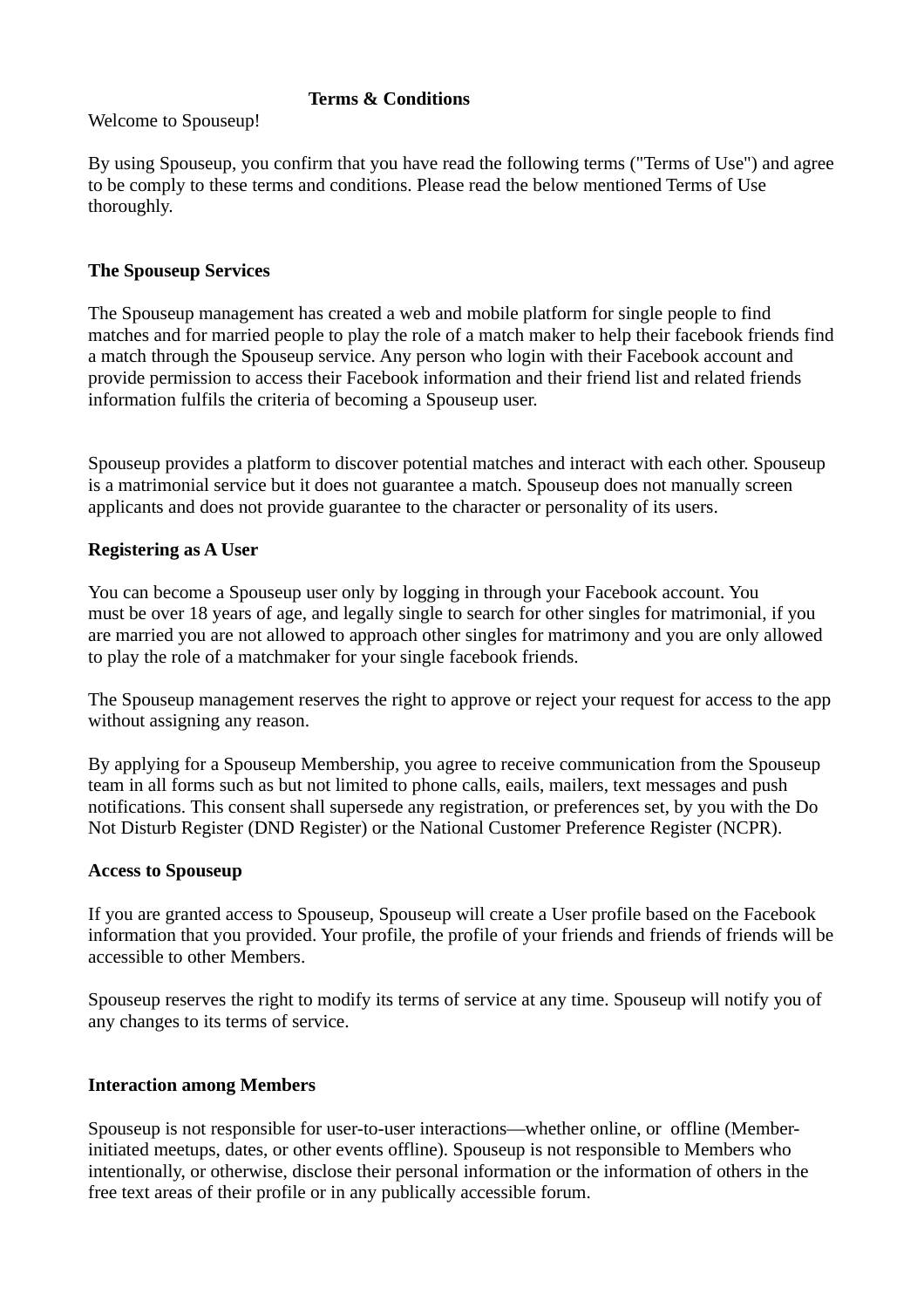When interacting with other Members on the Spouseup platform, you agree to the following terms

You will not use Spouseup or to solicit business or use it for commercial purposes.

You will not use Spouseup to spam or scam other users.

 You will not use Spouseup to Defame, harass, stalk, abuse, threaten or otherwise violate the legal rights (such as rights of privacy and publicity) of others.

## **Termination of Membership**

Spouseup can terminate your membership if:

You falsify your personal information or provide misleading information.

If you continue to send interests to singles when you are married or are in a committed relationship. You can onlu introduce your single friends to other single friends if you are married. If you create more than one accounts on Spouseup.

 If you refuse to provide documents requested by Spouseup to check the facts relating to your profile information.

If you share your Spouseup account details with others.

If you use the Spouseup to solicit business or promote commerce.

 If you use Spouseup to post obscene, hurtful, or defamatory content. In such cases, Spouseup reserves the right to initiate legal action against you.

 If you use Spouseup to post content that is in violation of copyrights or trademark rights, or violate any law applicable to publication of such content. In such cases, Spouseup reserves the right to initiate legal action against you.

 If you modify, copy, publish, transmit, distribute, perform, display, or sell anything that is the proprietary material of Spouseup. In such cases, Spouseup also reserves the right to initiate legal action against you.

 If, at the sole discretion of Spouseup, any behaviour on your part is construed as harassment of other Members. In such cases, Spouseup also reserves the right to initiate legal action against you.

# **Disclaimers; Limitation of Liability**

1. YOU ARE SOLELY RESPONSIBLE FOR YOUR INTERACTIONS WITH OTHER SPOUSEUP USERS. YOU UNDERSTAND THAT SPOUSEUP DOES NOT CONDUCT BACKGROUND CHECKS ON ITS USERS. SPOUSEUP GIVES NO GURANTEES ON THE CONDUCT OF USERS OR THEIR COMPATIBILITY AS A POTENTIAL MATCH. SPOUSEUP RESERVES THE RIGHT TO CONDUCT BACKGROUND CHECK, INVESTIGATIONS OR OTHER SCREENINGS OF ALL USERS, AT ANY TIME AND USING AVAILABLE PUBLIC RECORDS.

2. IN NO EVENT SHALL SPOUSEUP BE LIABLE FOR ANY DAMAGES WHATSOEVER, WHETHER DIRECT, INDIRECT, GENERAL, SPECIAL, EMEPLARY, COMPENSATORY, CONSEQUENTIAL, AND/OR INCIDENTAL, ARISING OUT OF OR RELATING TO THE CONDUCT OF YOU OR ANYONE ELSE IN CONNECTION WITH THE USE OF THE SERVICE, INCLUDING WITHOUT LIMITATION, BODILY INJURY, DEATH, EMOTIONAL DISTRESS, AND/OR ANY OTHER DAMAGES RESULTING FROM COMMUNICATIONS OR MEETINGS WITH OTHER USERS OF THE SPOUSEUP SERVICE OR PERSONS YOU MEET THROUGH SPOUSEUP. YOU AGREE TO TAKE REASONABLE PRECAUTIONS IN ALL INTERACTIONS WITH OTHER USERS OF THE SERVICE, PARTICULARLY IF YOU DECIDE TO MEET OFFLINE OR IN PERSON.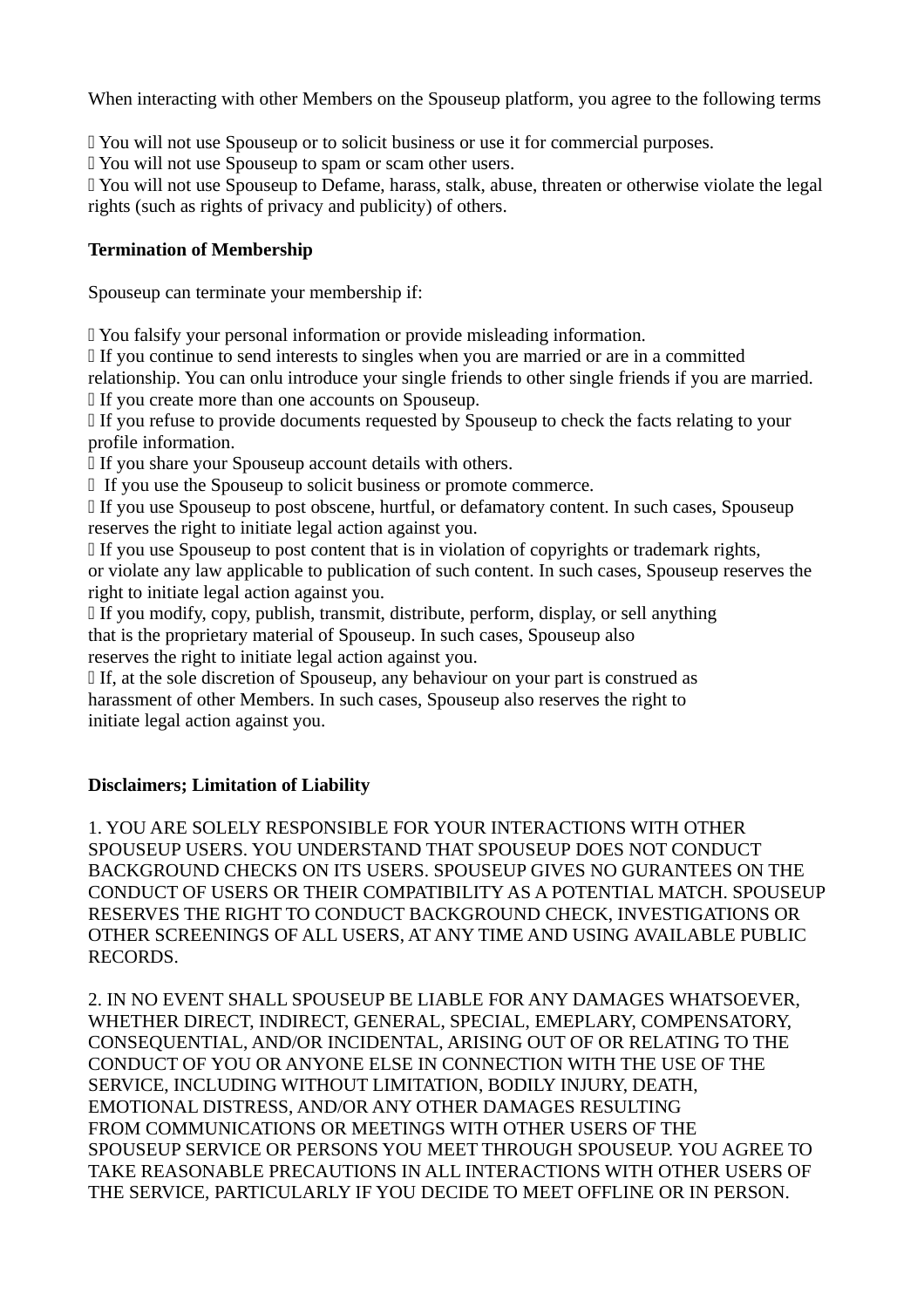3. The Spouseup management reserves the right to modify or change Spouseup at will. The spouseup management has no obligation to screen or monitor any content and does not guarantee that any content available on Spouseup complies with this Agreement or is suitable for all users.

4. The Spouseup management provides Spouseup on an "as is" and "as available" basis. You therefore use Spouseup at your own risk. Spouseup expressly disclaims any and all warranties of any kind, whether express or implied, including, but not limited to the implied warranties of merchantability, fitness for a particular purpose, non-infringement, and any other warranty that might arise under any law. Without limiting the foregoing, Spouseup makes no representations or warranties:

1. That Spouseup will be permitted in your jurisdiction;

- 2. That Spouseup will be uninterrupted or error-free;
- 3. Concerning any content submitted by any user;

4. Concerning any third party's use of content that you submit;

5. That any content you submit will be made available on Spouseup or will be stored by Spouseup;

6. That Spouseup will continue to support any particular feature of Spouseup;

# **Code of Conduct; Prohibited Activities**

In using Spouseup, you must behave in a civil and respectful manner at all times. Further, you will not:

- 1. Harass or stalk any other person;
- 2. Harm or exploit minors;
- 3. Act in a deceptive manner by, among other things, impersonating any person;
- 4. Collect information about others;

5. You will not express or imply that any statements you make are endorsed by Spouseup without our specific prior written consent.

6. You will not post, distribute or reproduce in any way any copyrighted material, trademarks, or other proprietary information without obtaining the prior consent of the owner of such proprietary rights.

7. You will not post, email or otherwise transmit any material that contains software viruses or any other computer code, files or programs designed to interrupt, destroy or limit the functionality of any computer software or hardware or telecommunications equipment.

The Spouseup management has the right, but not the obligation, to monitor all conduct on and content submitted to Spouseup.

## **Content Restrictions**

You are solely responsible for the content that you publish or display (hereinafter, "post") on the Service, or transmit to other Members. You will not post on the service, or transmit to other users, any defamatory, inaccurate, abusive, obscene, profane, offensive, sexually oriented, threatening, harassing, racially offensive, or such material, or any material that infringes or violates another party's rights (including, but not limited to, intellectual property rights, and rights of privacy and publicity). You will not provide inaccurate, misleading or false information to Spouseup or to any other user. If information provided to Spouseup, or another user, subsequently becomes inaccurate, misleading or false, you will promptly notify us of such change.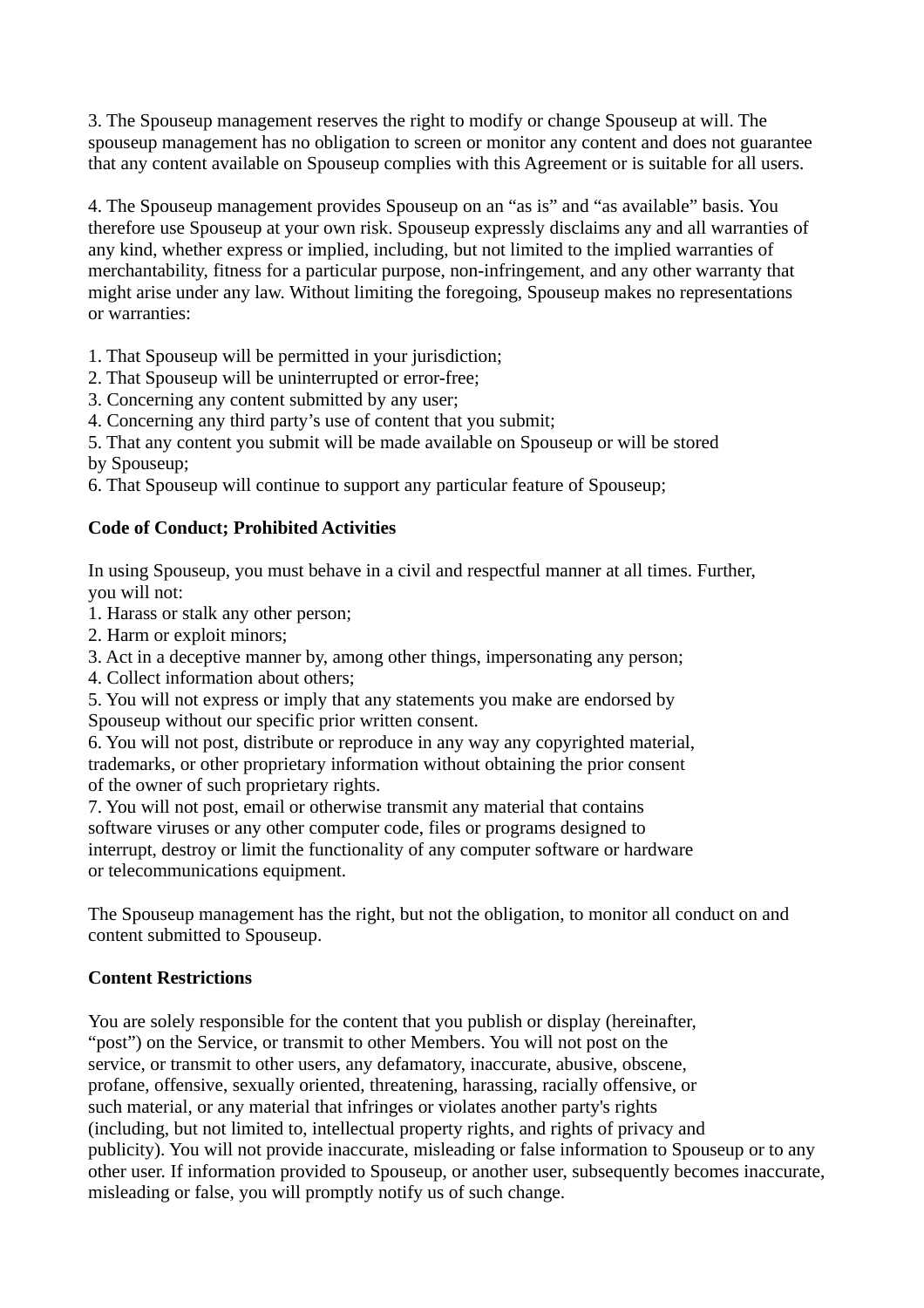The following is a partial list of content you

may not upload, post, or transmit (collectively, "submit"):

1. is offensive to the online community, such as content that promotes racism, bigotry, hatred or physical harm of any kind against any group or individual;

2. harasses or advocates harassment of another person;

3. promotes information that is false, misleading or promotes illegal activities or conduct that is abusive, threatening, obscene or defamatory;

4. provides material that exploits people under the age of 18 in a sexual or violent manner, or solicits personal information from anyone under the age of 18;

5. contains sexually explicit content;

6. provides instructional information about illegal activities such as making or buying illegal weapons, violating someone's privacy, or providing or creating computer viruses;

7. involves the transmission of "junk mail", "chain letters," or unsolicited mass mailing or "spamming";

8. promotes an illegal or unauthorized copy of another person's copyrighted work, such as providing pirated computer programs or links to them, providing information to circumvent manufacture-installed copy-protect devices, or providing pirated images, audio or video, or links to pirated images, audio or video files;

9. solicits passwords or personal identifying information for commercial or unlawful purposes from other users;

10. engages in commercial activities and/or sales without our prior written consent;

11. Infringes any third party's copyrights or other rights (e.g., trademark, privacy rights, etc.);

Your use of the Service, including but not limited to the content you post on the service, must be in accordance with any and all applicable laws and regulations.

# **Your Representations and Warranties**

For each piece of content that you submit to Spouseup, you represent and warrant that: (i) you have the right to submit the content to Spouseup and grant the licenses set forth above; (ii) Spouseup will not need to obtain licenses from any third party or pay royalties to any third party; (iii) the content does not infringe any third party's rights, including intellectual property rights and privacy rights; and (iv) the content complies with this Agreement and all applicable laws.

## **Indemnification**

You will indemnify, defend, and hold harmless Spouseup and its affiliates, directors, officers, employees, and agents, from and against all third party actions that: (i) arise from your activities on Spouseup; (ii) assert a violation by you of any term of this Agreement; or (iii) assert that any content you submitted to Spouseup violates any law or infringes any third party right, including any intellectual property or privacy right. Third Party Copyrights and Other Rights Copyright Policy Spouseup respects the intellectual property of others, and we ask our users to do the same. Each user is responsible for ensuring that the materials they upload to Spouseup do not infringe any third party copyright.